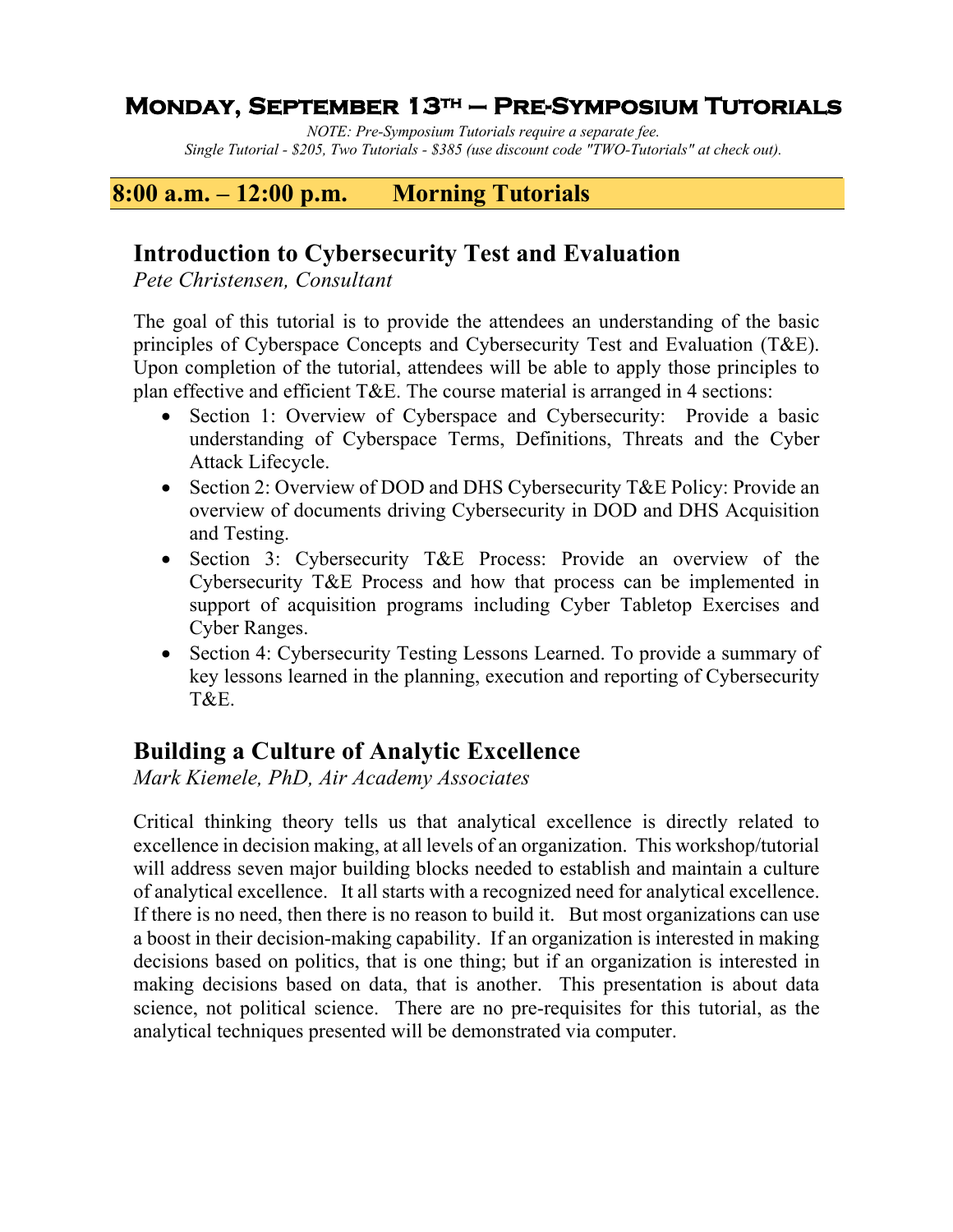## **Mind's Eye to Metal - T&E in the Acquisition and Development Team**

*W. David Bell, PhD, MITRE Corporation; C. David Brown, PhD, Consultant to The MITRE Corporation*

Program Management (PM), Systems Engineering (SE), and Test and Evaluation (T&E) are often perceived as separate processes and communities. Nothing could be farther from the truth, and the leadership of Defense Acquisition has long been pushing the infusion of all three into an integrated development an acquisition process. This tutorial will not only help program managers, systems engineers, testers, and evaluators to understand one another, but will begin to educate this combined community on how these disciplines must integrate into a unified and rigorous technical process.

This tutorial will review and provide examples in each of the following subject areas:

- a. Top-level overview of Program Management, Systems Engineering, and Test & Evaluation
- b. T&E perspective on specification and design criteria. Includes creating requirements that are testable, verifiable, and designed to facilitate integration.
- c. Verification by analysis, demonstration, test and inspection. Criteria for selecting the verification type. T&E role in formal design reviews.
- d. T&E role in program planning and Program Management
- e. Management of T&E. Writing a Master Test Plan. Developing a T&E friendly WBS.
- f. T&E role in Earned Value Management and Risk Management
- g. Developmental and technical tests (DT), operational tests and customer testing (OT), the various types, uses and responsibilities. Importance of operational testing to the commercial as well as military markets.
- h. T&E in Agile development. Integrating formal T&E into an Agile development process.
- i. Organizational considerations to facilitate T&E. Use of Integrated Product Teams, including combined or integrated test teams, to improve technical, operational and cost/schedule performance.

### **Incorporating T&E into Acquisition Contracts**

*Terry Murphy, and Louis Goler, Department of Homeland Security, T&E*

So you're a Test and Evaluation Manager (or Key Leader) of a program and you and your T&E working group have just finalized the programs T&E Master Plan. Looks like you've accomplished all the pertinent tasks for T&E and ready for execution. Right? Not so fast, have you ever heard the term if it's not written into the contract it probably won't happen? To many of our T&E professionals are steeped in technical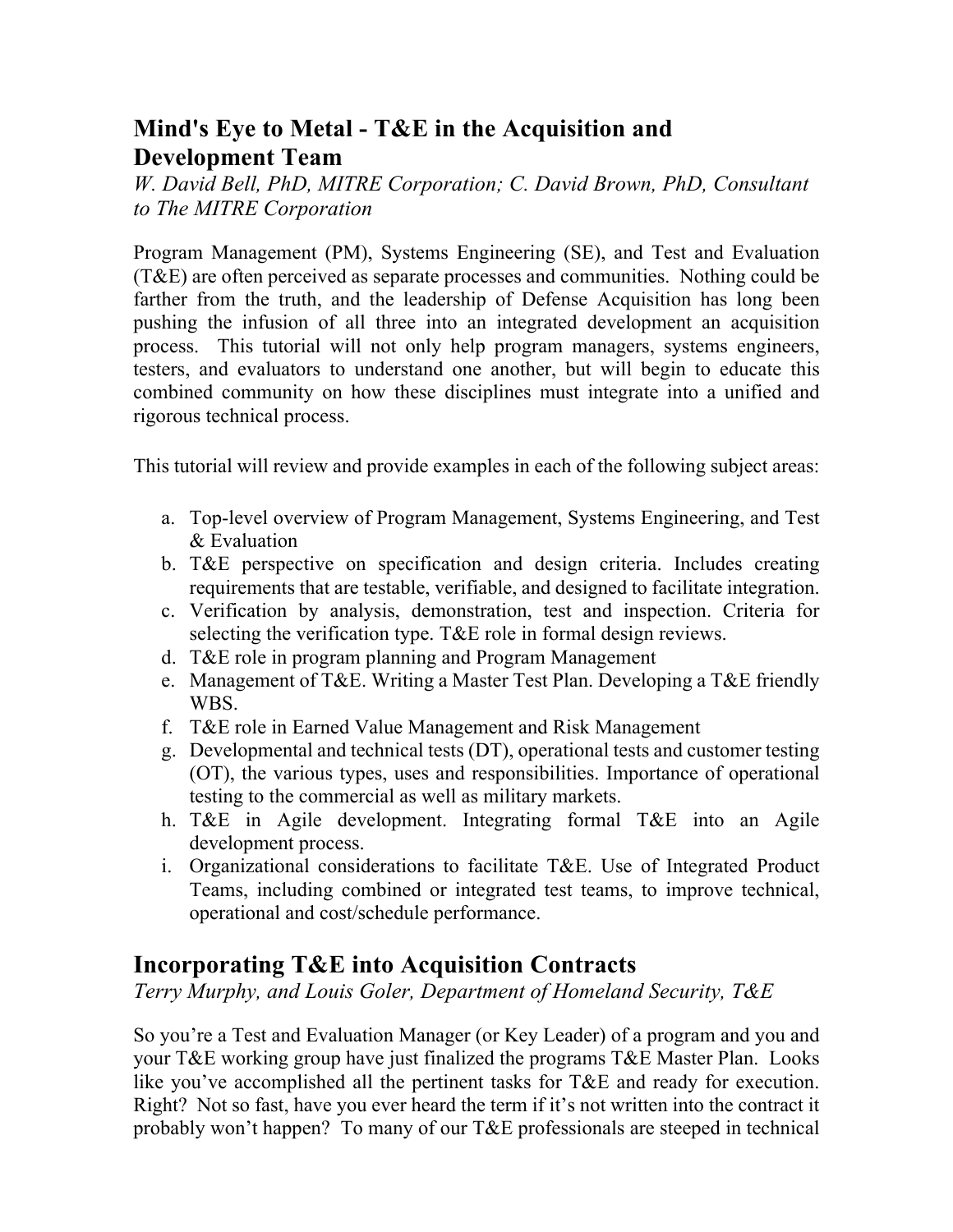expertise and key on development of sound well defined T&E plans, but all too often they lack program management broness to understand they've missed critical steps. That being said, has the T&E manager coordinated with their programs contracting officer, contract specialist and or contracting officer's representative? Probably not.

This tutorial will provide the T&E professional an overview and process for inclusion of T&E equites into the acquisition contracting artifacts. The goal of this tutorial is not to make T&E professionals contract experts, but rather provide them a keen understanding of their "Key" role, responsibilities, processes, and as key players within this process ensure T&E equities are included within acquisition contracts.

The main focus will leverage the initial procurement notice released to industry per Federal Acquisition Regulation (FAR) Part 15, the Request for Proposal (RFP). Topics will include:

- Request for Proposal background and content
- Detailed overview of each RFP Part and Section with discussion on inclusion of T&E equites based on lessons with examples
- Discussion on the Statement of Work (SOW) and or Statement of Objectives (SOO) - Differences, purposes, and how the T&E professionals assist in the development

It is critical that our T&E professionals have a full understanding of their "Key" role within the program contract development process. Without the T&E professional working side-by-side the contracting Team there are NO guarantees that T&E equities will be clearly articulated and communicated within the contracting documents. The T&E professional is the key to ensuring that T&E is accurately, effectively, and with clarity included within the program contract actions, thereby reducing:

- Confusion
- Miss-interruptions
- Unclear requirements

There is a gap for our T&E professionals within this area of knowledge, and it's for that reason, this tutorial is recommended.

## **Ethically-aligned Experimentation and T&E: A Human-Centric View of Complex Military and Safety Critical Intelligent and Autonomous Systems**

*Dr. Keith Joiner and Dr. Malcom G. Tutty, UNSW ADFA, International T&E Association Southern Cross Chapter*

Over the last three decades, defence communication and information systems have been increasing the complexity and interconnectedness of systems that has pervaded society more broadly throughout the Information Age. Even more than society in the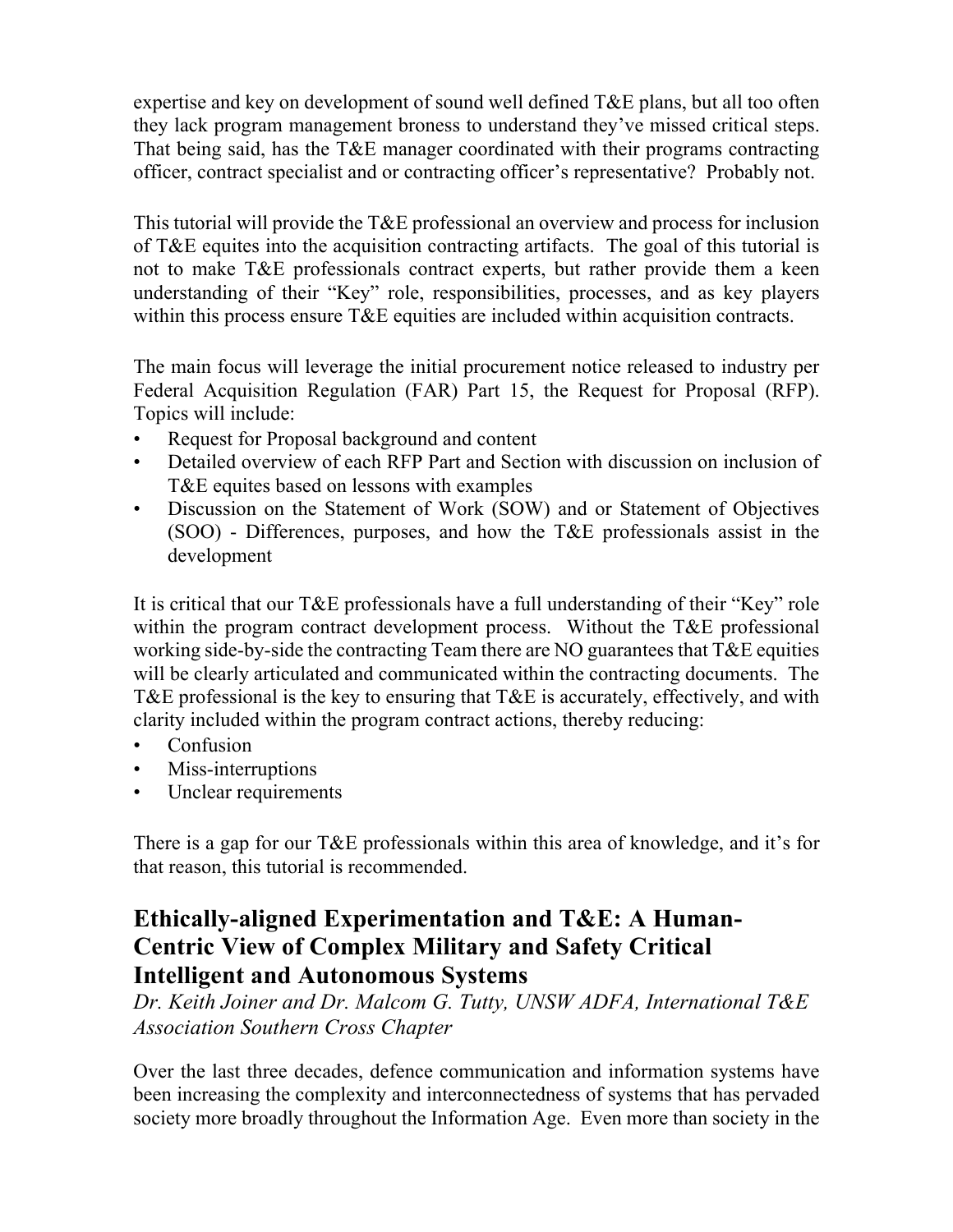broad, Western Departments of Defence (DoDs) have sought to attain information dominance. The result has been a large number of complex systems, system-ofsystems and families-of-system-of-systems.

This Tutorial examines the Australian perspective on the big challenges facing decision making in complex systems and the key assurance initiatives pursued systematically by the US and Australian DoDs to effect these more integrated, interoperable and information-assured capabilities, while also ensuring these capabilities remain resilient to the new cyber threats using ethically-aligned approaches to experimentation and Test & Evaluation. This Tutorial will again explore the emerging best practices for a more human-centric view of such complex military and safety critical intelligent and autonomous systems.

#### **1:00 p.m. – 5:00 p.m. Afternoon Tutorials**

### **Successful Distributed T&E with TENA, JMETC, and BDA**

*Gene Hudgins, Test Resource Management Center Joint Mission Environment Test Capability (TRMC/JMETC)*

The Test and Training Enabling Architecture (TENA) was developed as a DoD CTEIP project to enable interoperability among ranges, facilities, and simulations in a timely and cost-efficient manner, as well as to foster reuse of range assets and future software systems. TENA provides for real-time software system interoperability, as well as interfaces to existing range assets, C4ISR systems, and simulations. TENA, selected for use in JMETC events, is well-designed for its role in prototyping demonstrations and distributed testing.

Established in 2006 under the TRMC, JMETC provides readily-available connectivity to the Services' distributed test capabilities and simulations. JMETC also provides connectivity for testing resources in the Defense industry and incorporation of distributed testing and leveraging

of JMETC-provided capabilities by programs and users has repeatedly proven to reduce risk, cost, and schedule. JMETC is a distributed LVC testing capability developed to support the acquisition community during program development, developmental testing, operational testing, and interoperability certification, and to demonstrate Net-Ready Key Performance Parameters (KPP) requirements in a customer-specific Joint Mission Environment.

JMETC is the T&E enterprise network solution for secret testing, and uses a hybrid network architecture – the JMETC Secret Network (JSN), based on the SDREN. The JMETC MILS Network (JMN) is the T&E enterprise network solution for all classifications and cyber testing. JMETC provides readily available connectivity to the Services' distributed test capabilities and simulations, as well as industry test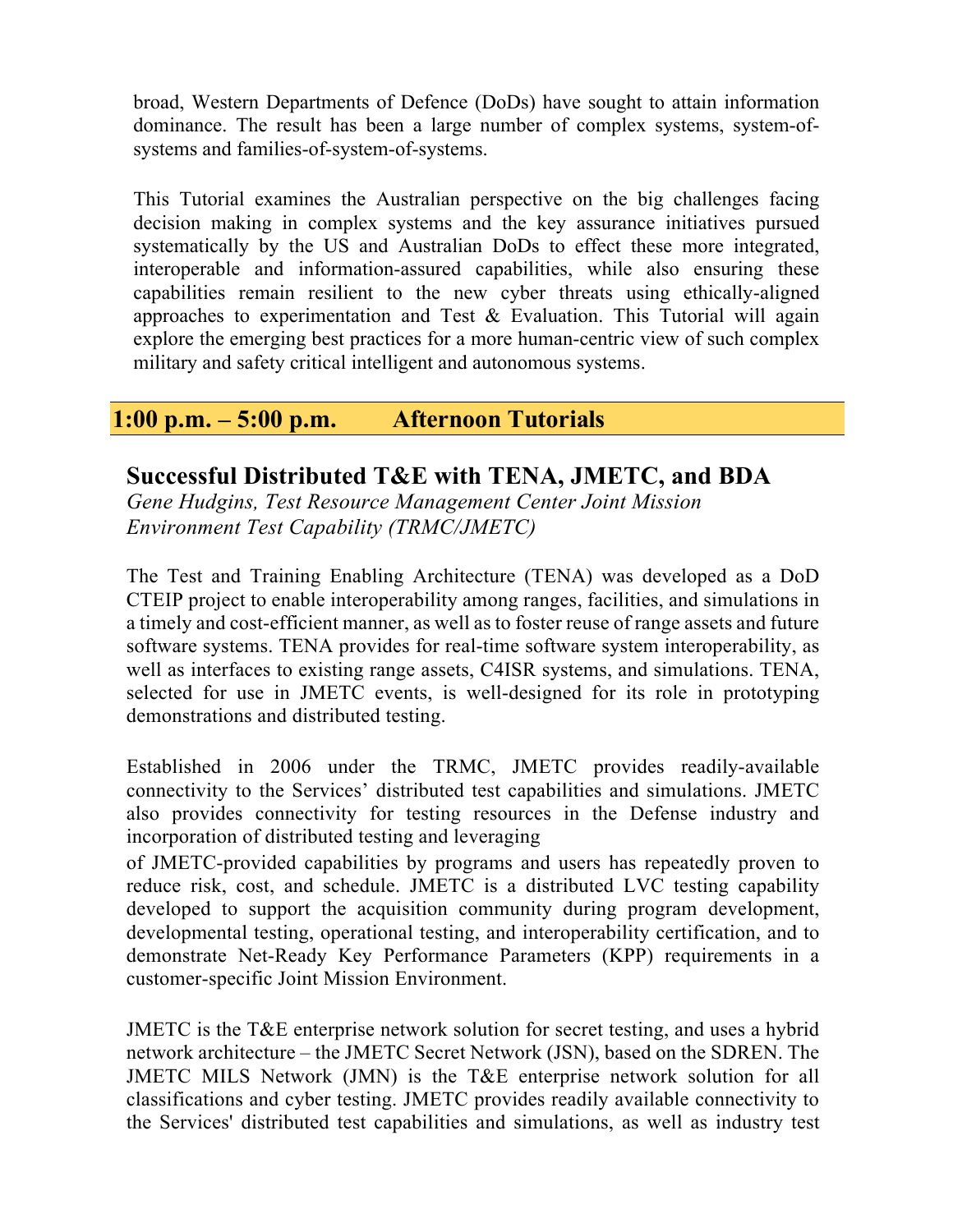resources. JMETC is also aligned with JNTC integration solutions to foster test, training, and experimental collaboration.

TRMC Enterprise Big Data Analytics (BDA) and Knowledge Management (BDKM) has the capacity to improve acquisition efficiency, keep up with the rapid pace of acquisition technological advancement, ensure that effective weapon systems are delivered to warfighters at the speed of relevance, and enable T&E analysts across the acquisition lifecycle to make better and faster decisions using data that was previously inaccessible, or unusable. BDA is the application of advanced tools and techniques to help quickly process, visualize, understand, and report on data. JMETC has demonstrated that applying enterprise-distributed BDA tools and techniques to T&E leads to faster and more informed decision-making that reduces overall program cost and risk.

This tutorial will inform the audience as to the current impact of TENA, JMETC, and BDA on the T&E community; as well as their expected future benefits to the range community and the warfighter.

## **Real World Telemetry over IP**

*Gary Thom, Delta Information Systems*

As telemetry ranges are making the move to network centric architectures, it is worth considering the lessons learned over the previous 10 years of designing, installing, troubleshooting and optimizing telemetry data distribution over IP networks. This tutorial will begin with the motivation for moving to Telemetry over IP (TMoIP). It will then provide a basic networking foundation for understanding TMoIP and TMoIP formats. With this basis, we will be able to discuss network design considerations and tradeoffs for a successful TMoIP deployment. Finally, we will present some of the real-world problems and issues that may arise in a TMoIP system and the troubleshooting techniques that can be used to resolve them.

## **T&E in Support of Agile: Test and Evaluation for Information Technology Acquisition**

*Robin Poston, PhD - System Testing Excellence Program, University of Memphis, and Wayne Dumais - Deputy T&E, Department of Homeland Security (DHS)*

This tutorial will discuss T&E in support of Agile and DevSecOps, we need to explore the sequence of the evolution of the agile methods, rationale for the application of different methods, compare traditional and agile software development approaches, discuss research conclusions regarding the agile method's impact on software performance, review benefits and challenges of Agile and DevSecOps, and appreciate the fit of Agile and DevSecOps methods with waterfall Software Development LifeCycle (SDLC) stages. Furthermore, in this tutorial we will also discuss when to use Agile and DevSecOps, the role of the tester on these projects, and various kinds of T&E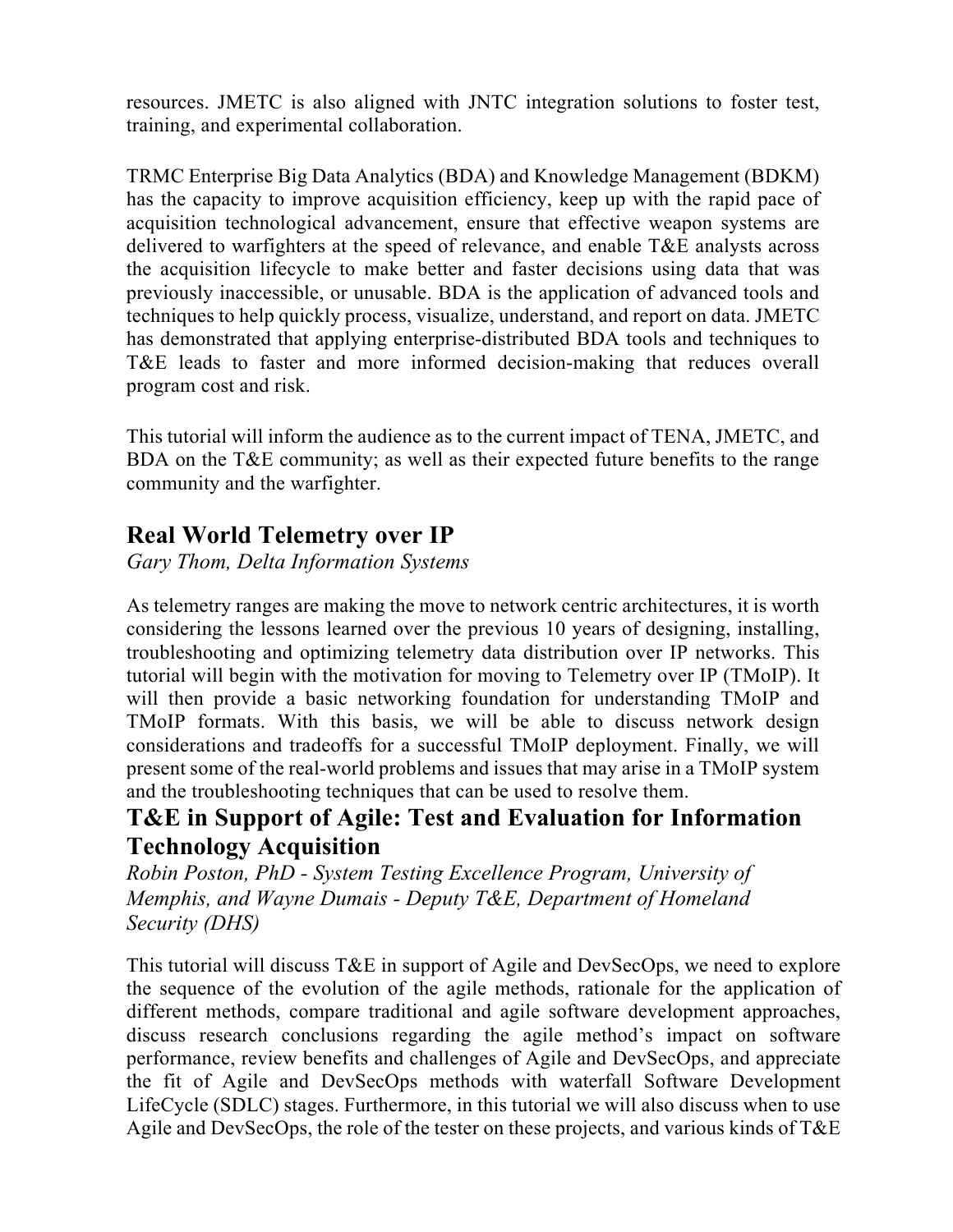applicable to iterative software development. The goal is for attendees to be able to evaluate whether T&E is being properly integrated into Agile and DevSecOps software development process, coordinate development of the operational test strategy into these software development environments, coordinate and oversee T&E in the development environment with government and contractor personnel, and specify T&E requirements in the Request for Proposal (RFP) for a software development project in which the Agile or DevSecOps approach is to be used. Practical examples from the Department of Homeland Security will be shared and discussed.

# **Machine Learning Here, Machine Learning There… Machine Learning in Test & Evaluation? An ML Tutorial for Everyone**

*Mark Tschopp, Ph.D., U.S. Army Research Laboratory*

Machine Learning and Artificial Intelligence are ubiquitous within the commercial and defense sectors these days. But what is it really? As we are asked to design, test, and evaluate systems around artificial intelligence and machine learning (AI/ML) capabilities and technologies within the DoD, how much do we need to know about what is "under the hood" for these algorithms? If you find yourself asking these sorts of questions, this tutorial may be for you. The objective of this tutorial is to start at the beginning. I was like you a few months back. Some people do not actually remember how they learned machine learning, i.e., the intuition, the concepts, the math just sort of gradually seeped in over the course of their undergraduate or graduate degree—now they know it just as a few lines of code in Python. For me, I just learned this, so it is fresh in my mind – what concepts I grasped, which ones were harder to grasp, what are the key concepts that I would tell someone "if you know anything in machine learning, you got to know this." I sat down, I listed what I felt were key concepts: regression, classification, linear regression, logistic regression, regularization, variance-bias tradeoff, loss/cost functions, activation functions, neural networks, dropout, convolutional neural networks, LSTMs, etc. The goal for this tutorial is to be a comprehensive entry point into machine learning. Since I am a DEVCOM ARL scientist, I chose an Army-related dataset—ballistic penetration of aluminum armor. No cat classification datasets or Boston housing price datasets here; just straight up bullets being stopped by armor. I have condensed 8 months of online machine learning courses into a few parts. You may ask, "Will I learn a whole bunch of Python or MATLAB syntax that I will never use?" No, let's just do it in Microsoft Excel. Yup, let's program a few neural networks to truly understand what's going on and provide some intuition into what's "under the hood" as collectively we incorporate more and more AI/ML capabilities into our defense systems.

## **Air Force's New MBCRA (Mission Based Cyber Risk Assessment) and Integrated Engineering Approach**

*Kevin McGowan, COLSA Corporation*